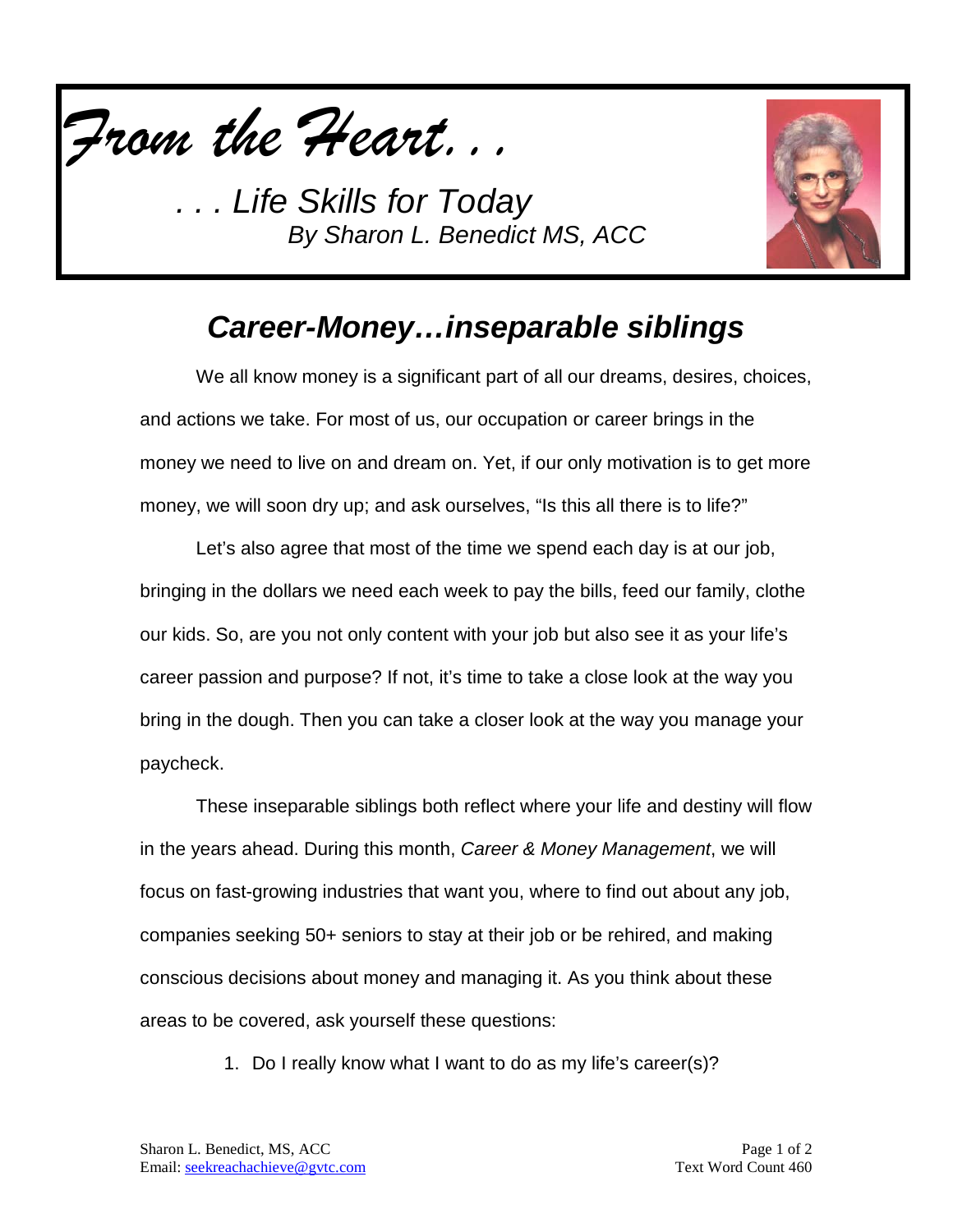- 2. How much money do I really need and desire today and in the future to live my dreams and be content?
- 3. Do I have a plan in place to manage my financial resources throughout my life? If not, am I ready to sit down and create a plan that will bring my career and money in harmony with each other?

You are encouraged to write these questions on a separate sheet or card with your responses. Keep it handy to reflect on any insights you wrote down and changes you may have made at the end of this month. I can guarantee one thing.

As you match up your career and the way you spend your money, you will begin to see the integral connection between these life-changing life skills, helping or hindering each other. Just as you would want your sibling children to get along and support each other throughout their lives together, it is also essential for these inseparable siblings of career and money.

So, don't be afraid to step out and look at where you are today and where you want to be twenty-years from now. Where is the star you are reaching for? And take to heart Milton Berle's perceptive comic quip, "I'd rather be a could-be if I cannot be an are; because a could-be is a maybe who is reaching for a star. I'd rather be a has-been than a might-have-been, by far; for a might have-been has never been, but a has was once an are."

--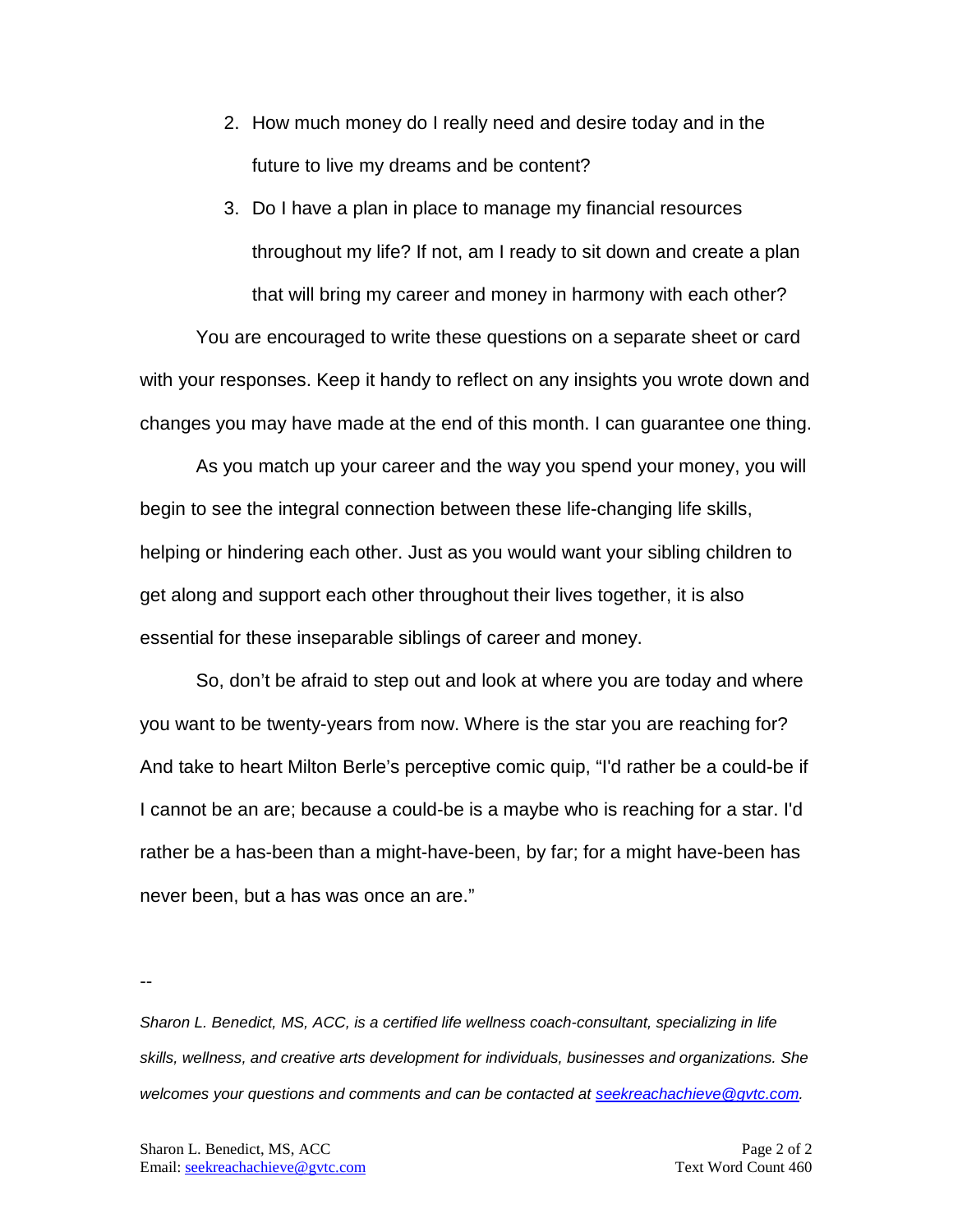

*. Life Skills for Today By Sharon L. Benedict MS, ACC*



# *Job-seeking tips for any job*

Are you looking for a new job, thinking about exploring something new, or are you just curious about the kinds of jobs out there today? The job market is always in constant flux, particularly in the 21<sup>st</sup> century. With many technology changes, generational needs from the Gis to the Millennials and beyond are significantly impacting how the job market will evolve.

There is a change coming in the demographics of the national workforce. This change may help you request a more flexible work schedule or increase your value to an employer.

According to the Employment Policy Foundation (EPF), there will be 4 million more jobs than workers by 2011. And by 2011, about 76 million Boomers will start retiring. Those that will fill these jobs will come from the Gen X and Millennial populations, if enough join the workforce in those needed industries. These are the occupations Boomers will mostly likely be leaving:

- **Secretaries**
- Heavy truck drivers
- Elementary school teachers
- Janitors and cleaners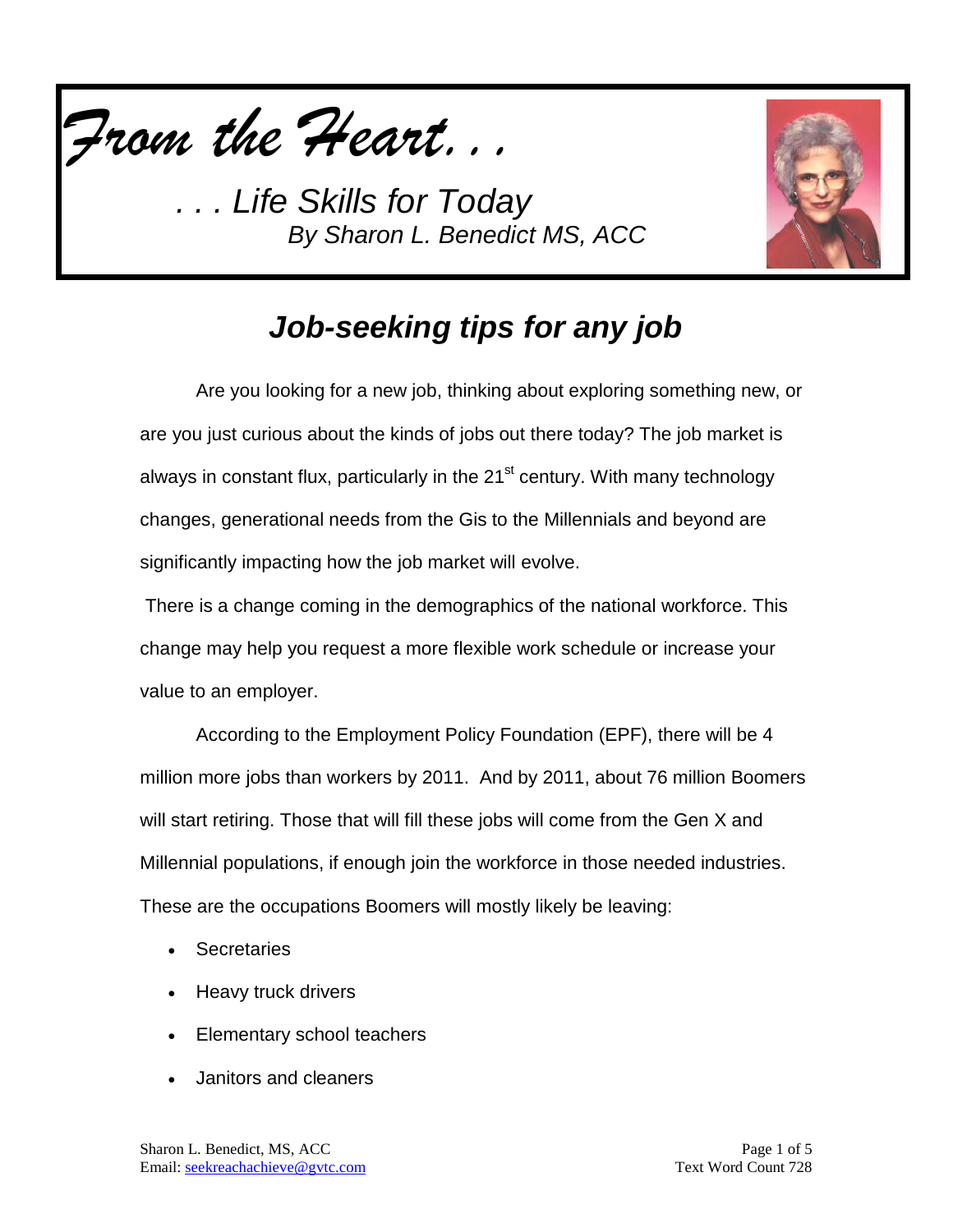- Secondary school teachers
- Registered nurses
- Bookkeeping, accounting, and auditing clerks
- College and university teachers
- Educational and other administrators
- Farmers

As you can see, boomer retirements will most affect educational services, then transportation, health services, and public administration. Many of these jobs will require higher education.

Yet, new kinds of jobs are being created and recreated every day by corporations, small businesses, and creative/entrepreneurial individuals. Old jobs also get new names, and duties may evolve into new occupations. From 2004 to 2014, there should be a 21% growth in employment opportunities. The largest numbers will come from the

- Accommodations (food service, drinking places, full service restaurants, limited eating places)
- Administration/support waste mgt (office administration, employment, investigation and security services)
- Arts/entertainment/recreation (spectator sports, amusement/recreation, museums/historical sites)
- Educational Services (support, elementary/secondary schools, private/public)
- Finance (credit, investment services)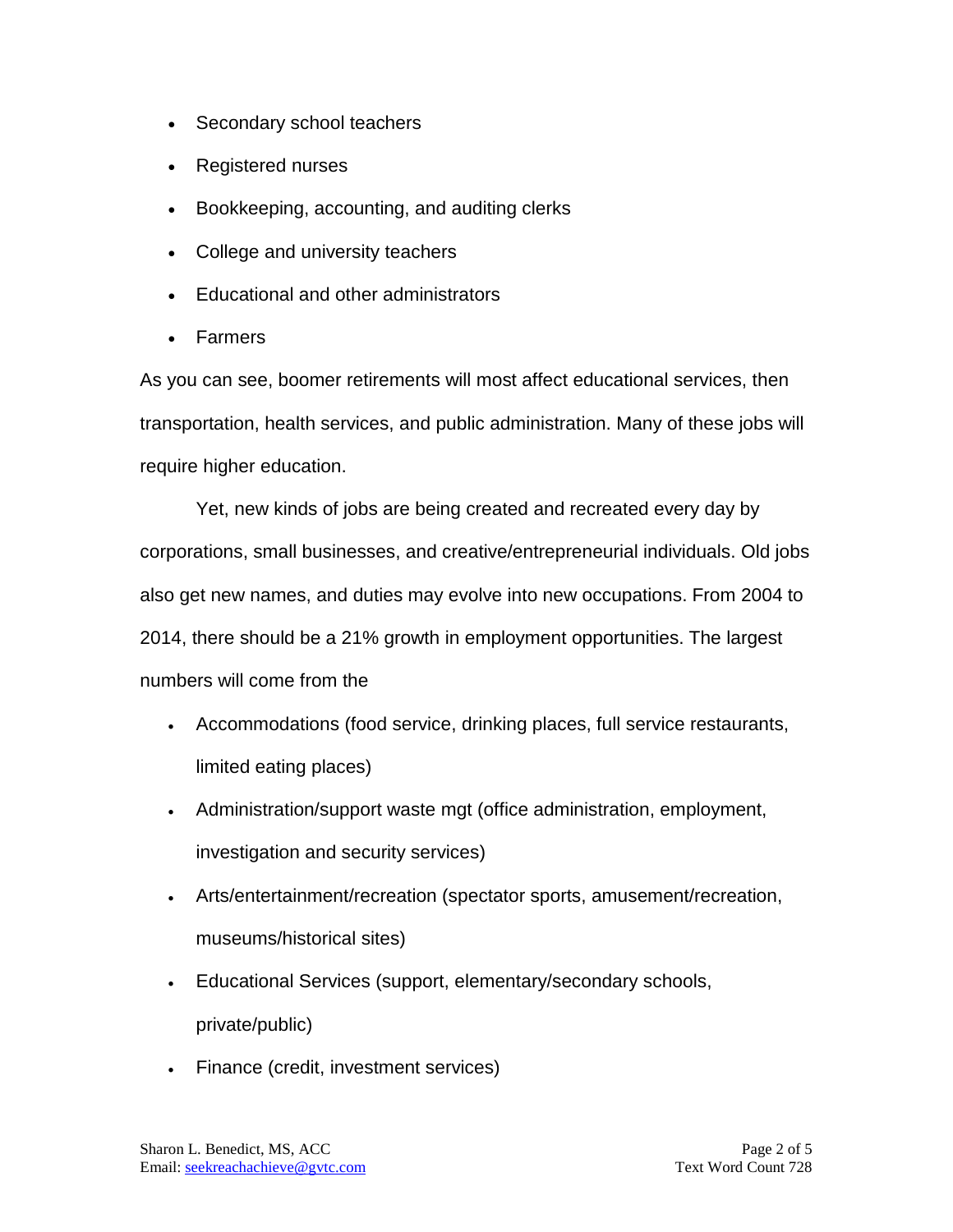- Government (local govt ex. education & hospitals)
- Healthcare (ambulatory, medical & diagnostic labs, psychiatric/drug abuse hospitals, residential mental retardation/social assistance)
- Information (cable, Internet publishing/broadcasting, Wireless/Satellite telecommunications)
- Metal Fabrication/Cement
- Mining/Oil/Gas, Construction (residential building, land subdivision, building finishing contractors)
- Pharmaceutical
- Professional/Scientific/Technical (computer systems design, mgt/scientific/technical consulting services)
- Transportation Equipment Mfg & Warehousing (motor vehicle mfg, railroad)
- Wholesale Trade, some Retail

The largest industry declines for employment will be Textiles (fiber, yarn, thread mills), cut and sew apparel mfg, and wired telecommunication carriers.

Here are the best resources for finding out what you want to know, with stat sources routinely updated by the US Department of Labor.

• **Occupational Outlook Handbook.** Most libraries have this handbook in the reference section. It is updated every two years, describes what workers actually do on hundreds of different jobs. It tells about working conditions, tips to keep in mind, the training and education needed for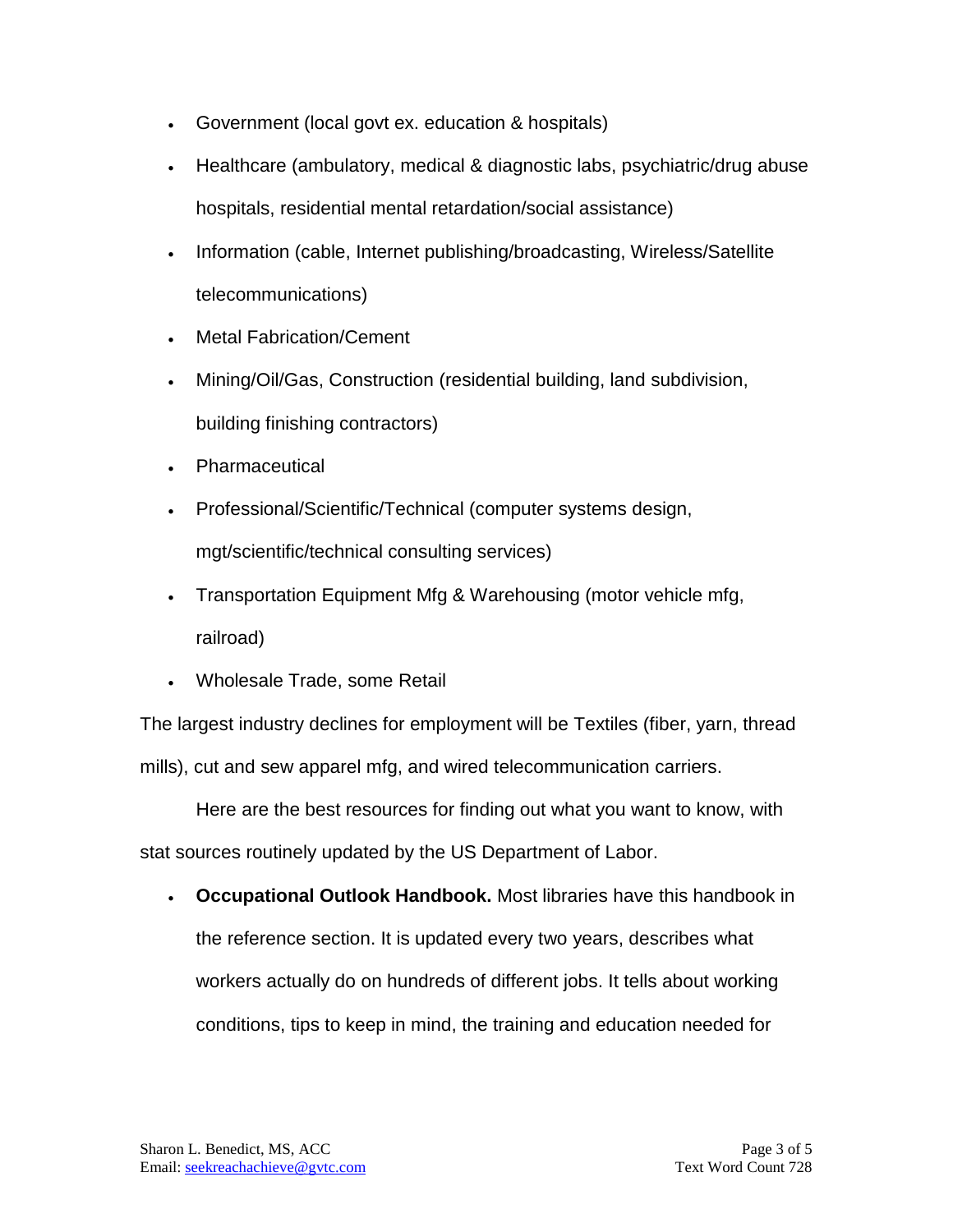each job, earnings, actual jobs/outlook, and related occupations. It explains future job prospects.

#### • **Occupational Outlook Handbook Online**

**(**<http://stats.bls.gov/oco/home.htm>**)**. Once you select the job you want to read about, you scroll down the page to get information about that job. Information is presented in paragraphs, just like in the reference book.

- **O\*Net Online (**[http://online.onetcenter.org/\)](http://online.onetcenter.org/)**.** It explains the same jobs as the "Handbook", but gives extra information and presents the information in a different way. O\*Net is also connected with other tools to identify your skills and abilities. You can match your skills with occupations.
- **Career Guide to Industries (**<http://www.bls.gov/oco/cg/>**).** This guide gives you the big picture and how the same job can have different responsibilities in different industries, and offer new ideas for creating a job. Three-fourths of salaried jobs in the U.S. are in the 42 industries described. The "Guide" is also in most libraries, in the reference section.

### **Additional Resource:**

AARP,<http://www.aarp.org/money/careers/choosecareer/occupational-info/>

Bureau of Labor Statistics, [http://data.bls.gov/oep/noeted/empoptd.jsp,](http://data.bls.gov/oep/noeted/empoptd.jsp) <http://data.bls.gov/oep/servlet/oep.noeted.servlet.ActionServlet?Action=empeduc>

Career One Stop,

[http://www.acinet.org/acinet/select\\_educ.asp?next=oview2&optstatus=&id=1&no](http://www.acinet.org/acinet/select_educ.asp?next=oview2&optstatus=&id=1&nodeid=4&soccode=&stfips=48&jobfam=&ShowAll) [deid=4&soccode=&stfips=48&jobfam=&ShowAll=](http://www.acinet.org/acinet/select_educ.asp?next=oview2&optstatus=&id=1&nodeid=4&soccode=&stfips=48&jobfam=&ShowAll)

Texas Workforce Commission,<http://socrates.cdr.state.tx.us/>

**[200 Best Jobs for College Graduates](http://btobsearch.barnesandnoble.com/200-Best-Jobs-for-College-Graduates/J-Michael-Farr/e/9781593572419/?itm=1&btob=Y)** *by J. Michael Farr, Laurence Shatkin*. 2005.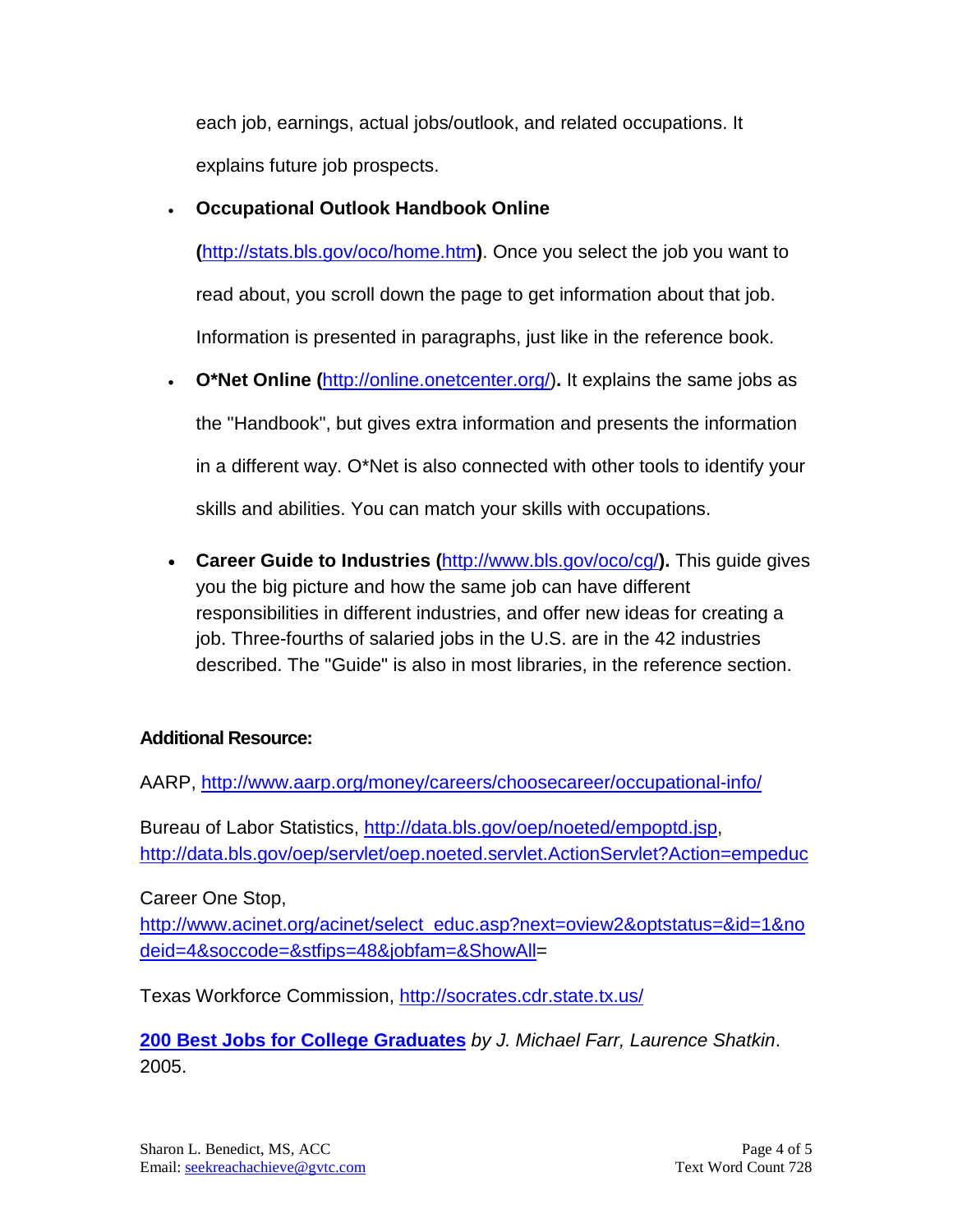**[300 Best Jobs without a Four-Year Degree](http://btobsearch.barnesandnoble.com/300-Best-Jobs-without-a-Four-Year-Degree/Michael-Michael-Farr/e/9781593572426/?itm=1&btob=Y)** *by Michael Michael Farr, Laurence Shatkin, Laurence Shatkin*. 2006.

--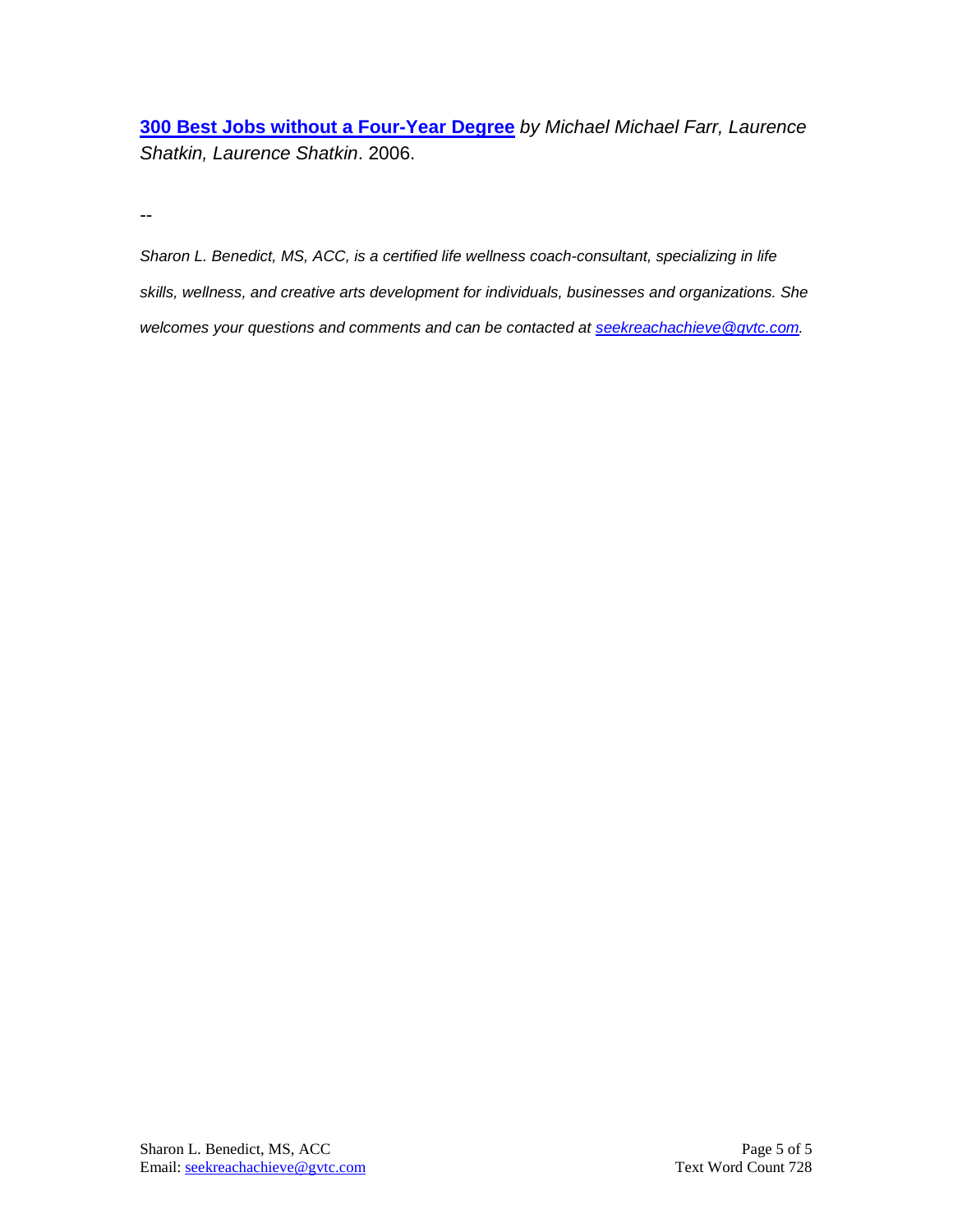

**Life Skills for Today** *By Sharon L. Benedict MS, ACC*



# *Memo: "Please come back…we need you." Your nation's workforce!*

Did you know there are nine major industries right now that want to hire you if you are 50+ years old? So, for all you younger Silents, Boomers, and older Gen Xers who want to continue working, find a different kind of work, here's your chance to negotiate a job, pay, and benefits that fit your career and life goals.

Over the past several years, the AARP formed the *National Employer Team*. The following companies joined with AARP in this program because they recognized older workers make up a very important part of the workforce. They want to hire older workers who bring leadership, experience, and skills to do the job. Here are the industries and companies listed.

You can learn more about each industry and those available jobs by accessing the *National Employer Team* link,

[http://www.aarp.org/money/careers/findingajob/.](http://www.aarp.org/money/careers/findingajob/)

| <b>AARP National Employer Team</b><br><b>Recruiting older workers</b> |                               |
|-----------------------------------------------------------------------|-------------------------------|
| <b>Retail</b>                                                         | The Home Depot                |
|                                                                       | <b>Borders Group</b>          |
|                                                                       | CVS/pharmacy                  |
|                                                                       | Walgreens                     |
|                                                                       | Toys R Us / Babies R Us       |
|                                                                       | Staples, Inc.                 |
| <b>Health Care</b>                                                    | <b>Johns Hopkins Medicine</b> |
|                                                                       | <b>Quest Diagnostics</b>      |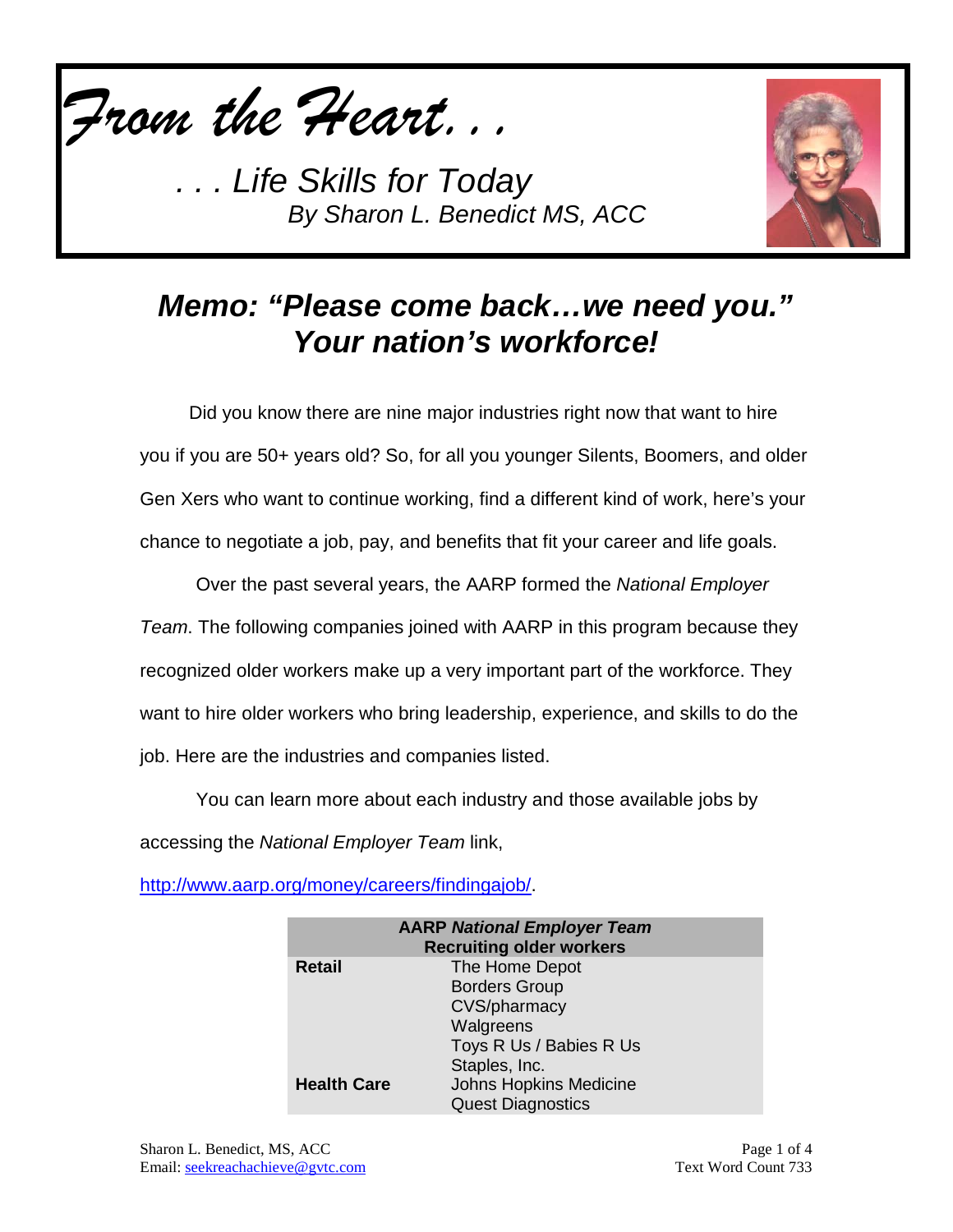|                                        | <b>Scripps Health</b>                                           |
|----------------------------------------|-----------------------------------------------------------------|
|                                        | <b>Universal Health Services</b>                                |
| Caregiving                             | <b>Bright Horizons Family Solutions</b>                         |
|                                        | <b>Home Instead Senior Care</b>                                 |
|                                        | <b>Right at Home</b>                                            |
|                                        | <b>Synergy HomeCare</b>                                         |
| <b>Business and</b>                    | <b>AnswerNet Network</b>                                        |
| <b>Marketing</b>                       | <b>News America Marketing</b>                                   |
| <b>Services</b>                        | Pitney Bowes, Inc.                                              |
|                                        | <b>APAC Customer Services, Inc.</b>                             |
|                                        | Sitel Corp.                                                     |
| <b>Staffing and</b>                    | Adecco                                                          |
| <b>Security</b>                        | <b>AlliedBarton Security Services</b>                           |
| <b>Services</b>                        |                                                                 |
|                                        | <b>Express Employment Professionals</b><br>Kelly Services, Inc. |
|                                        |                                                                 |
|                                        | Manpower, Inc.                                                  |
|                                        | <b>Robert Half International</b>                                |
|                                        | <b>Spherion Corporation</b>                                     |
|                                        | <b>Vedior North America</b>                                     |
| <b>Communications</b>                  | AT&T                                                            |
|                                        | Comcast Cable Communications, Inc.                              |
|                                        | Verizon                                                         |
| <b>Federal</b>                         | Internal Revenue Service                                        |
| Government                             | <b>Peace Corps</b>                                              |
| (America's single<br>largest employer) | Office of Disaster Assistance (SBA)                             |
|                                        |                                                                 |
| <b>Financial</b>                       | MetLife, Inc.                                                   |
| <b>Services</b>                        | New York Life Insurance Company                                 |
|                                        | <b>Principal Financial Group</b>                                |
|                                        | <b>SunTrust Bank</b>                                            |
|                                        |                                                                 |
| <b>Transportation</b>                  | Avis Budget Group / ABG                                         |
| and Travel                             | Schneider National, Inc.                                        |

The changing workforce has put considerable pressure on employers to offer a variety of flexible and creative options to keep older workers on board. Although the most forward-looking employers have begun paying attention, few companies and organizations have taken steps to stop the loss of older workers. Many focus just on today's problems and even still give early-retirement incentives, instead of incentives for working longer.

Employers will have to fast track if they want to attract, recruit, and keep older workers. One of the best ways is to offer more flexible work options. As an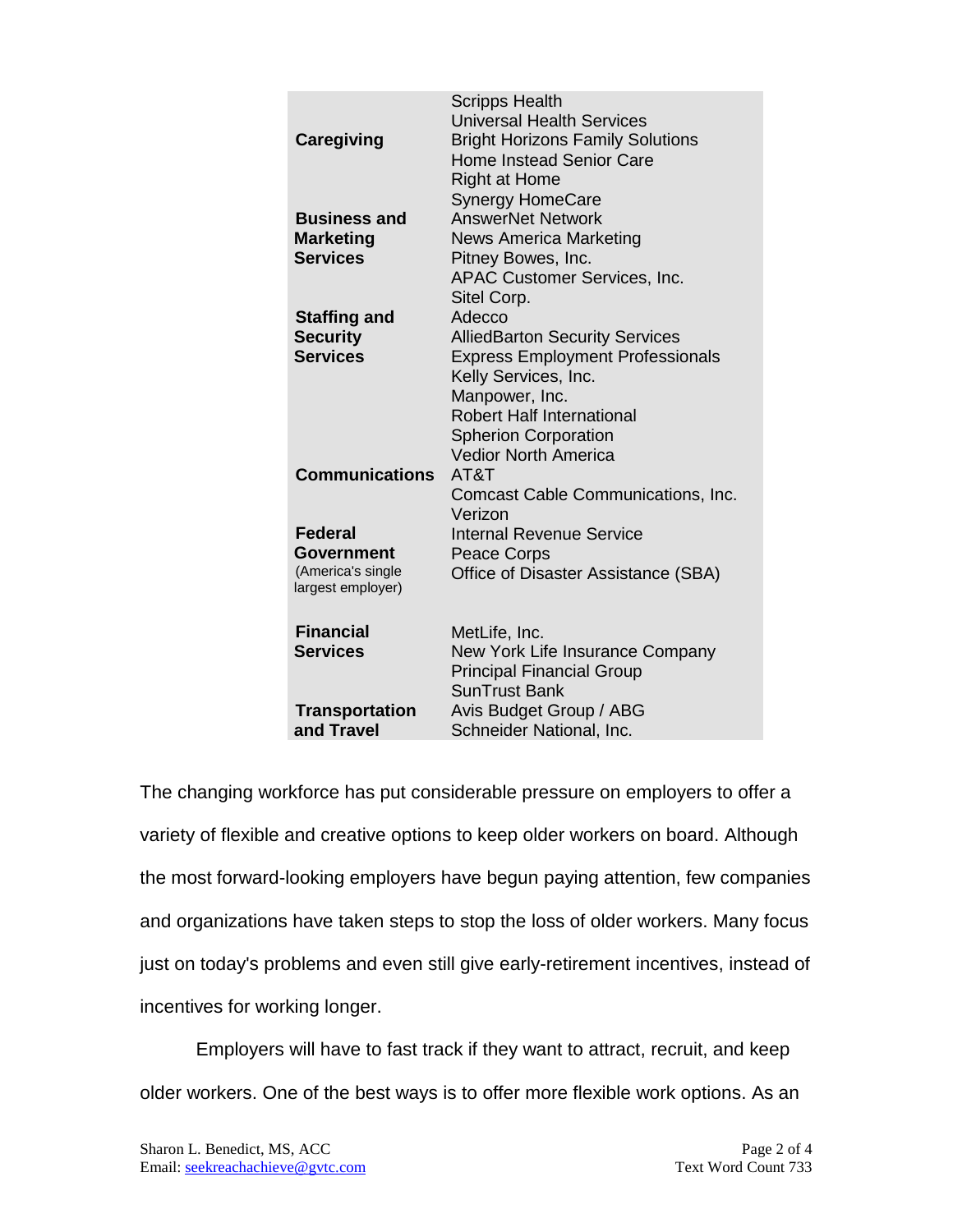older worker, your chances of asking for and getting jobs and flexible work arrangements may be increasing soon. You may even wish to add employers with older-worker-friendly provisions to your job search list.

Companies and organizations who are older-worker friendly may not likely suffer the brain drain when boomers without flexible work options leave. Our nation's best employers use these older-worker-friendly practices:

- **Recruiting** materials/ads that appeal to workers of all ages.
- **Training** that helps all workers keep their skills sharp with continuing education and career counseling for all ages.
- **Health Benefits** that include flexible medical, prescription drug, vision, dental, long-term care, and short- and long-term insurance coverage.
- **Pension Plans** offering tax-sheltered retirement accounts such as 401(k)s.
- **Alternative Work Arrangements** providing more flexible work such as part-time and intermittent work, telecommuting, phased retirement to gradually reduce work hours, and working after retirement.

So, if you get a memo from your former boss or industry of interest, asking you to "Please come back, we need you!", you may contemplate checking it out. And be sure to bring your list of job duty preferences and options to negotiate.

I would add another factor on your list. With the large number of young Millennials in their early twenties coming into the workforce, we older workers will need to work hard at making the communication connection with this fast-paced,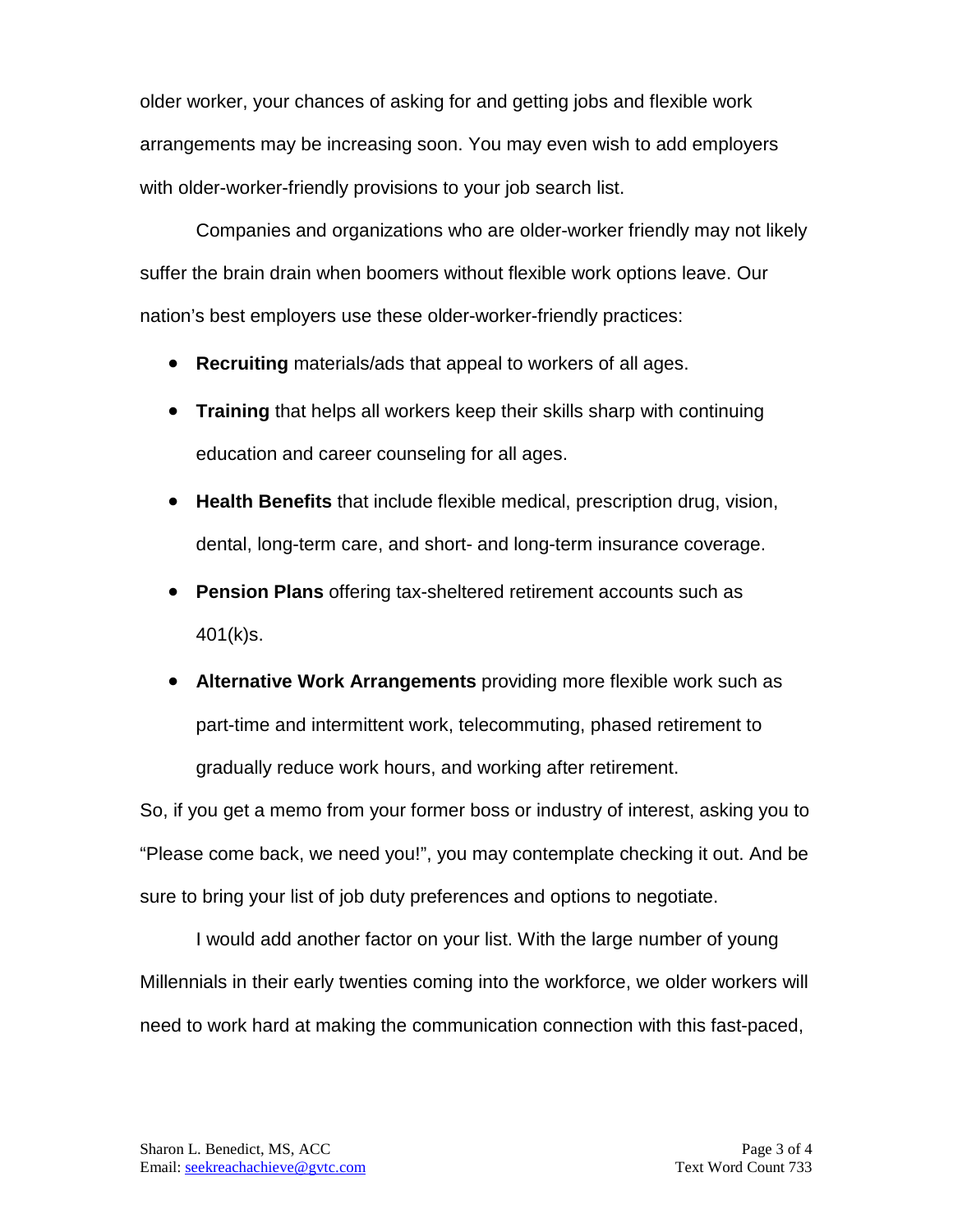hi-tech generation. Millennials will expect to be given attention and be part of a creative team. They may even be your boss at some point in the 21<sup>st</sup> century.

Finally, what is most important to remember is to reflect on your personal life goals and dreams before you take the leap. Be confident that it fits where you are today and where you want to be in the future.

--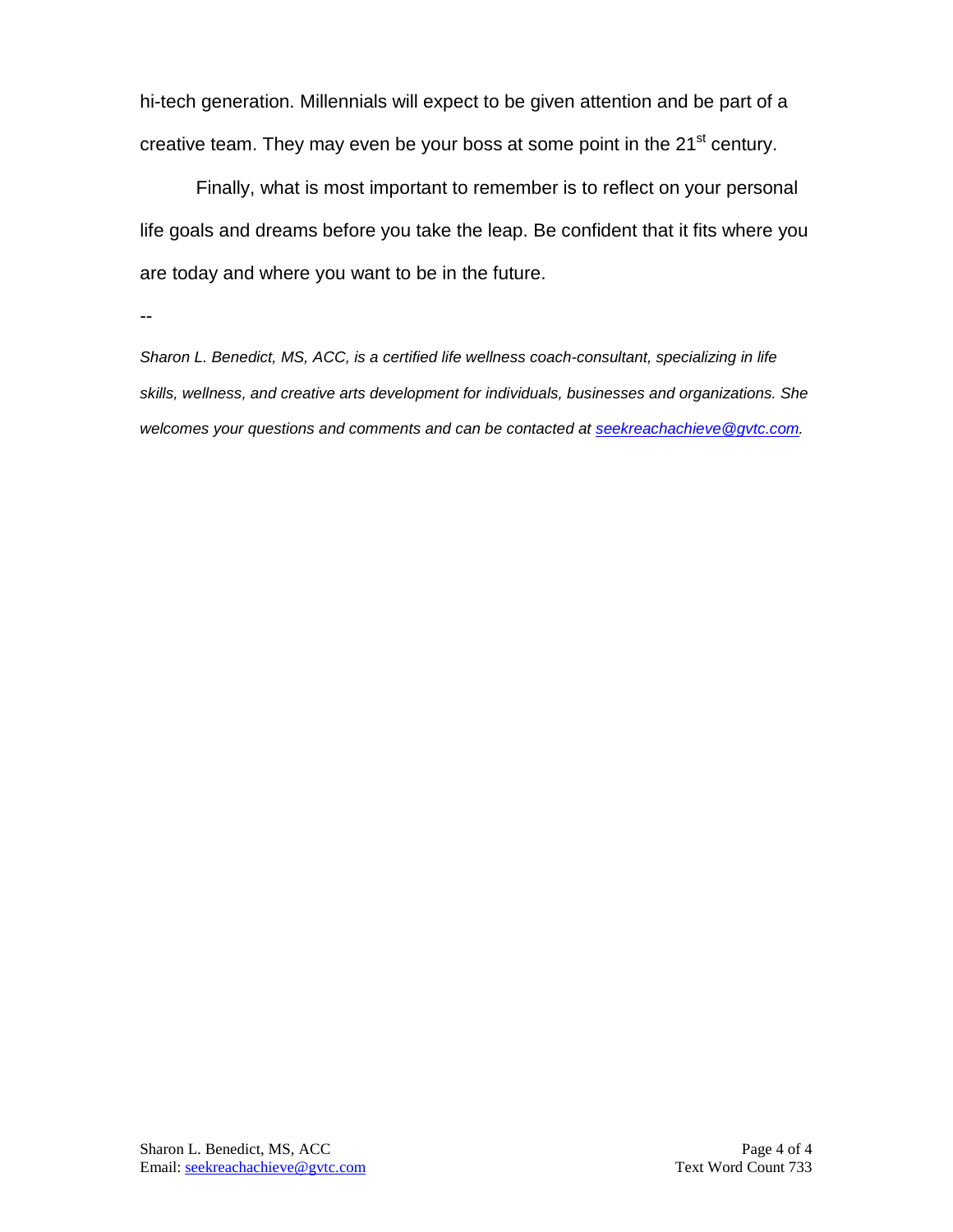

*. . . Life Skills for Today By Sharon L. Benedict MS, ACC*



### *Money comes…money goes! How do I plug the leaks?*

At the end of the month, have you found that you have hit your credit limit or a bounced check? You may know where your money comes from, but you are perplexed as to where it goes and how to plug the leaks! You also may be trying hard to keep ahead of the budget bulge, but find you come up short each month. For where it goes, next month's *Recordkeeping* will help you play monetary detective with your money, tracking down the hidden curves in your currency trail. For now, let's focus on a few ways to help you plug the leaks.

Leaks usually happen in your weak spending spots. Do you recognize yours? Are you a compulsive spender, unable to resist? Do you spend to reward yourself after a bad day? Are you unable to resist something in particular (e.g. shoes, kitchen gadget, piece of jewelry, another garden pot)? Do you buy to keep up with the Joneses? Do you fail to shop around and get the information you need about a product before buying it, particularly when buying on time? Do you think the most expensive is the best, when a different label of the same product by the same company can reduce the cost of purchase?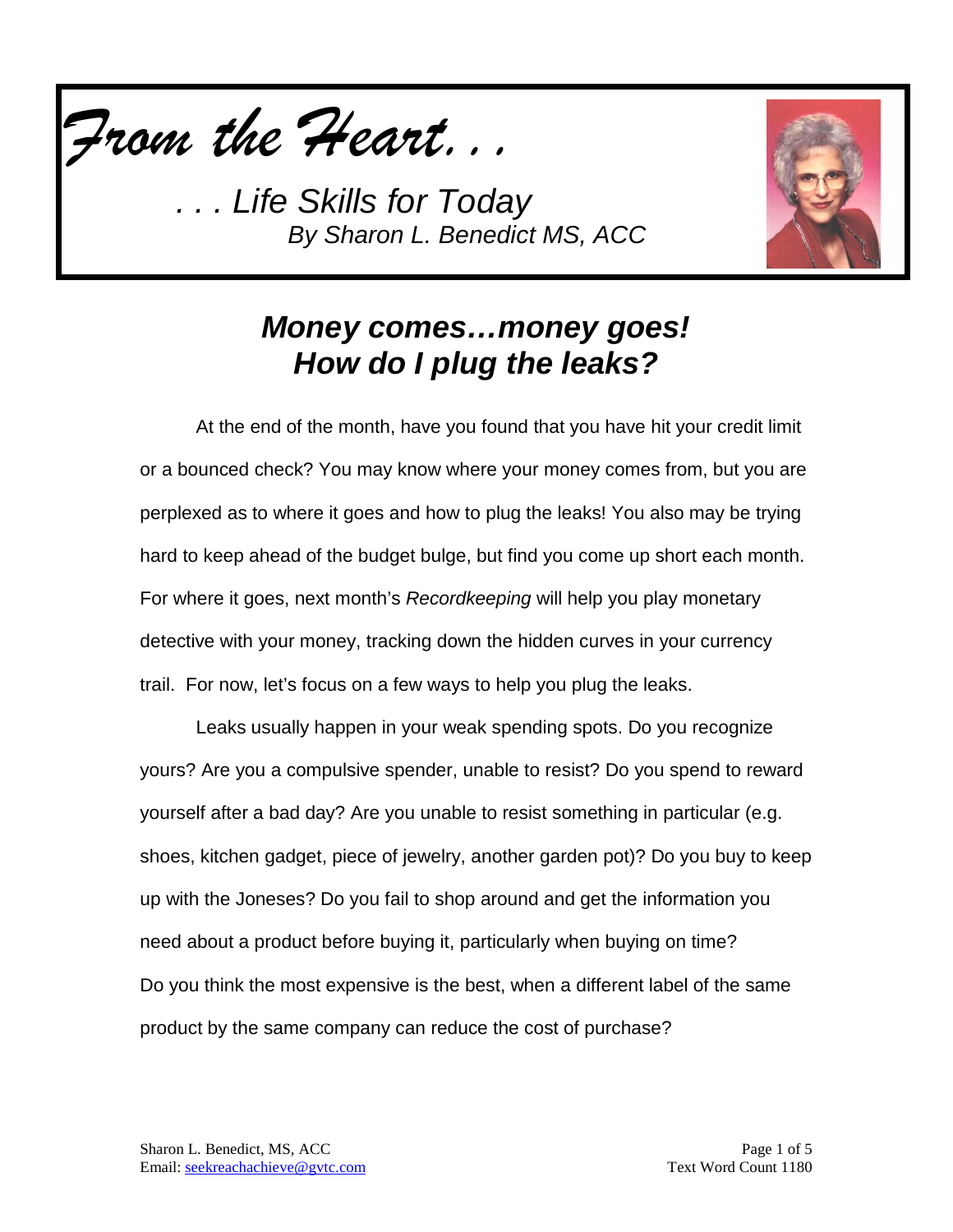In today's society, we are deluged with constant ads that say you can't do without their product or service. Companies and banks routinely stimulate our desires and instant gratification urges with easy credit—having a cumulative effect of luring many people into an endless debt cycle. From lottery tickets to paying the minimum on high interest credit cards (20% plus), debt is never ending and ever robbing us of our life dreams and goals. Are you ready to experience the many benefits of having the money you need and want in your life?

According to the USDA, Cooperative Extension Service, University of Florida, IFAS [\(http://edis.ifas.ufl.edu/FY580\)](http://edis.ifas.ufl.edu/FY580), there are definite advantages to plugging the leaks. They include:

- Family peace and harmony rather than money worries and tension.
- Knowing where you want to go and how to get there rather than feeling you can't get ahead.
- Realistically expecting what is possible with what you have rather than living in a dream world.
- Controlled spending for goods and services that brings the family closer to its goals rather than unthinking, unwarranted spending.

So, let's start with five very common leaks for the average American family and how to plug them. These leaks and how to plug them need to be considered within your overall financial picture, as you seek the advice from your CPA or financial advisor.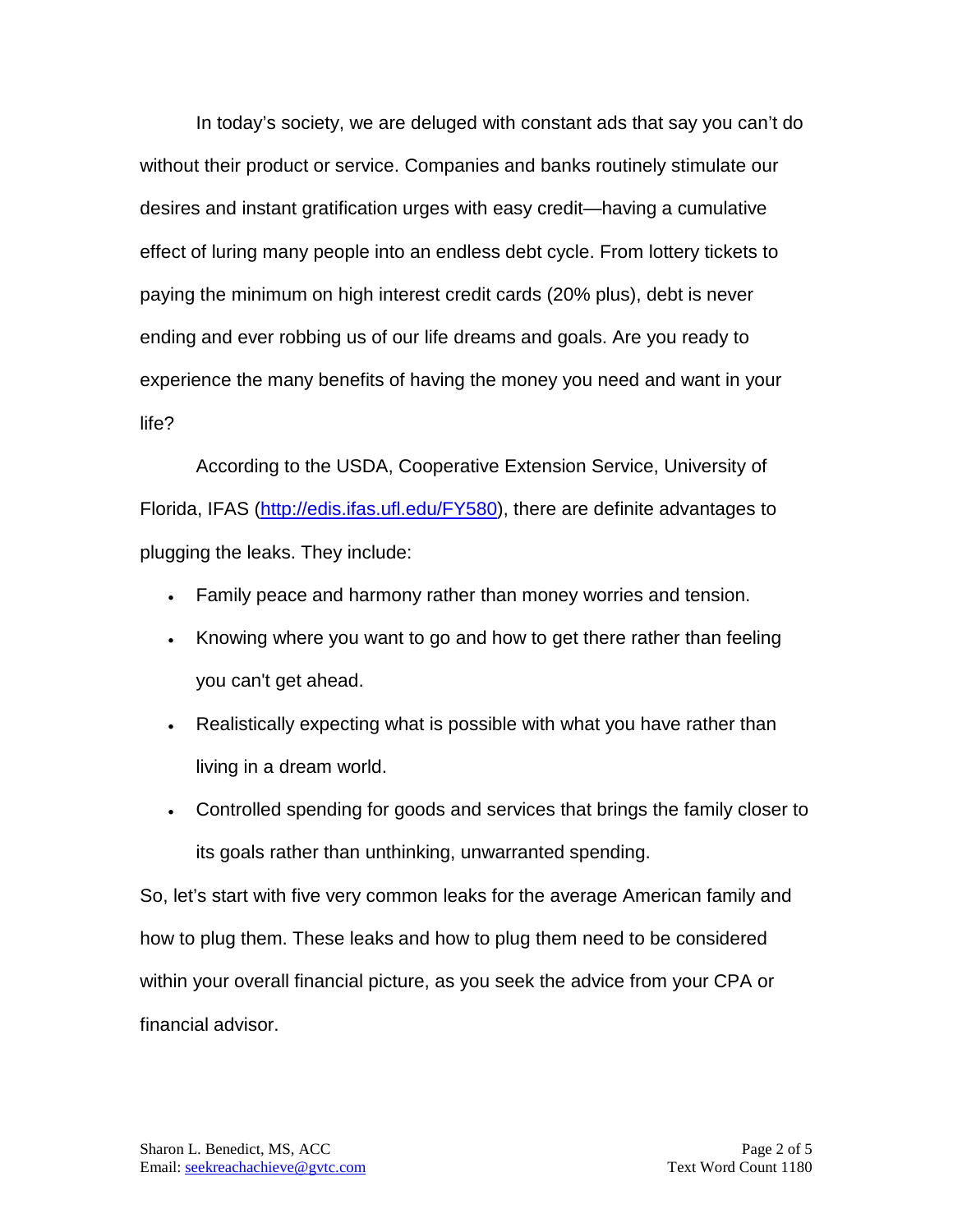**Shared Checking Account—**one of the more obvious leaks happens in a shared checking account. Did your spouse happen to buy a new fishing pole and you just happened to buy a new spring dress this week with the same \$100 resting in your check book or credit card? If so, this is a recurring theme for many couples. The easiest way to avoid this is with separate checking accounts or debit cards; yet you may still have to juggle the dollars from one account to the other when one of you come up short for all the right reasons, of course. So, in the end, it may not be a perfect solution. The ideal is for you both to sit down together and make a mutual and conscious decision to hold to your budget and check in on the other when a particular purchase is intended that may challenge your mutual check book or card. Remember, open communication and safe dialogue always makes for an easier decision on how to use that \$100.

**Multiple Credit Card Debt/Bill Paying—**get rid of your high interest credit cards as fast as you can. You can consolidate into one lower interest card and start paying off principal. Watch out for the fine print that hands you a balloon payment or high interest after six months on any card. Make sure you can pay your debt off within the most economical time frame. And remember to pay your bills on time to avoid substantial late fees. If you have trouble keeping track of due dates, check into automatic electronic payment plans available.

**Home Mortgage—**on a 30 year mortgage, interest alone may account for 50% or more of your monthly payments. So, start paying extra principal on your monthly mortgage to reduce the overall interest you will be paying. Your savings on interest may be considerable. Also consider refinancing at a lower fixed rate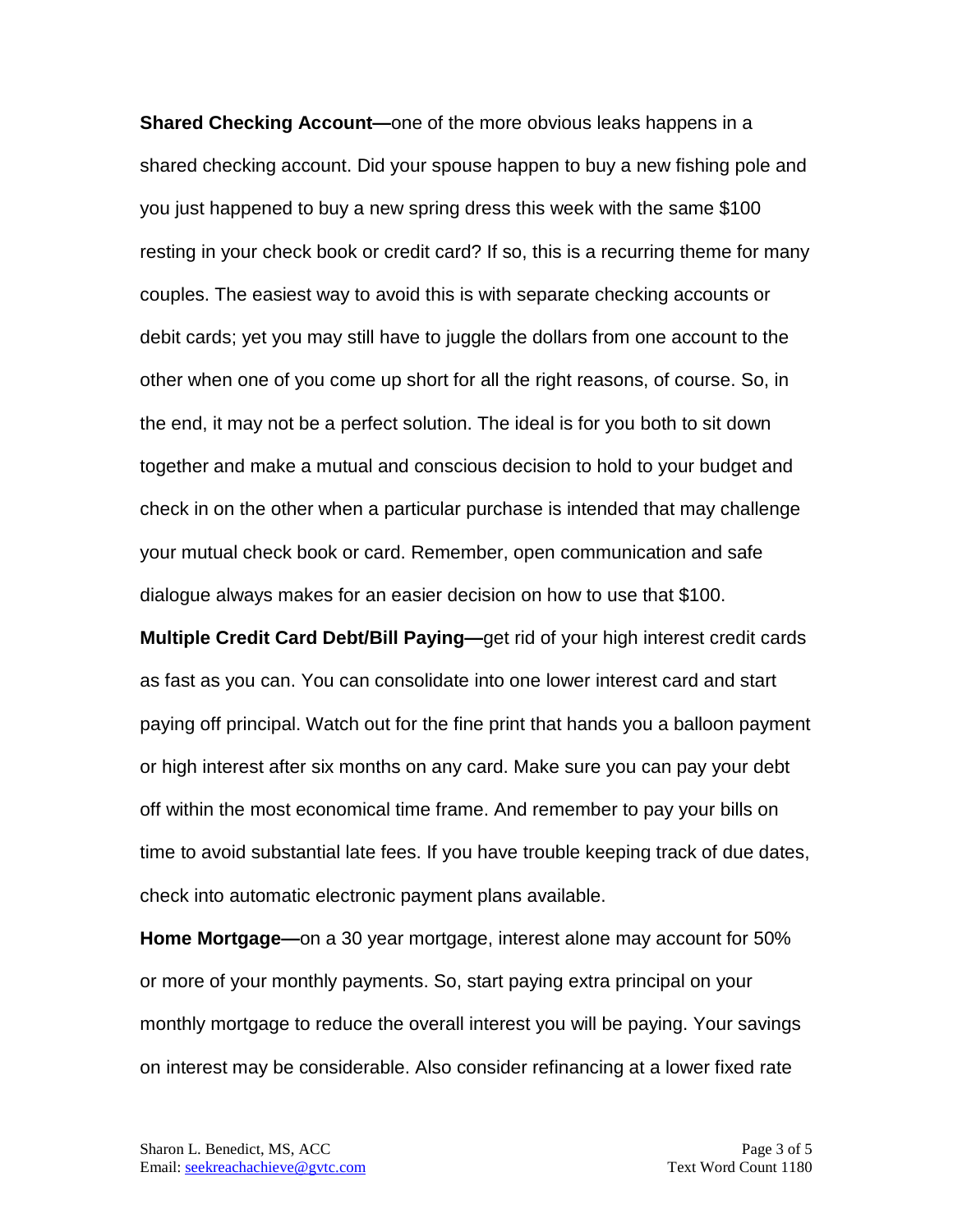and number of years (e.g. 30 yrs to 15 yrs). On a \$132,000 loan, you could save over \$56,000 in interest. It does mean your monthly payments will be higher. So, some additional budgeting will be needed. Yet, it may be worth the savings over the years as you reach retirement age.

**Banking fees—**banks are regularly changing their products and you may be paying a monthly fee without knowing about it, particularly if you have excessive transactions on a plan that limits them. This includes those ATM fees ignored when you run by to get some cash. Utilize plans that accommodate unlimited banking services at discounted rates. Keep a minimum safety net balance in your checking and savings accounts—and never dip into them except for clear emergencies. Then immediate replenish ASAP. Also take advantage of any higher savings interest available on assets you may have (e.g. CDs, investment instruments).

**Products/Services you are not using—**reduce your cable service if you are not watching certain programs you are currently paying for. What about your phone and internet services—are you utilizing what you are paying for? If not, reduce your services or find other reliable companies that give you a discount on consolidating services.

Think about ways your money not only comes in and options you may have for more income, but also how it goes out. Find the leaks in your spending. Try to understand what you do to cause them. Working together to stop the leaks will help direct your dollars where you want them to go. Give yourself a quiet hour to write down five other ways your money is unnecessarily spent. From eating